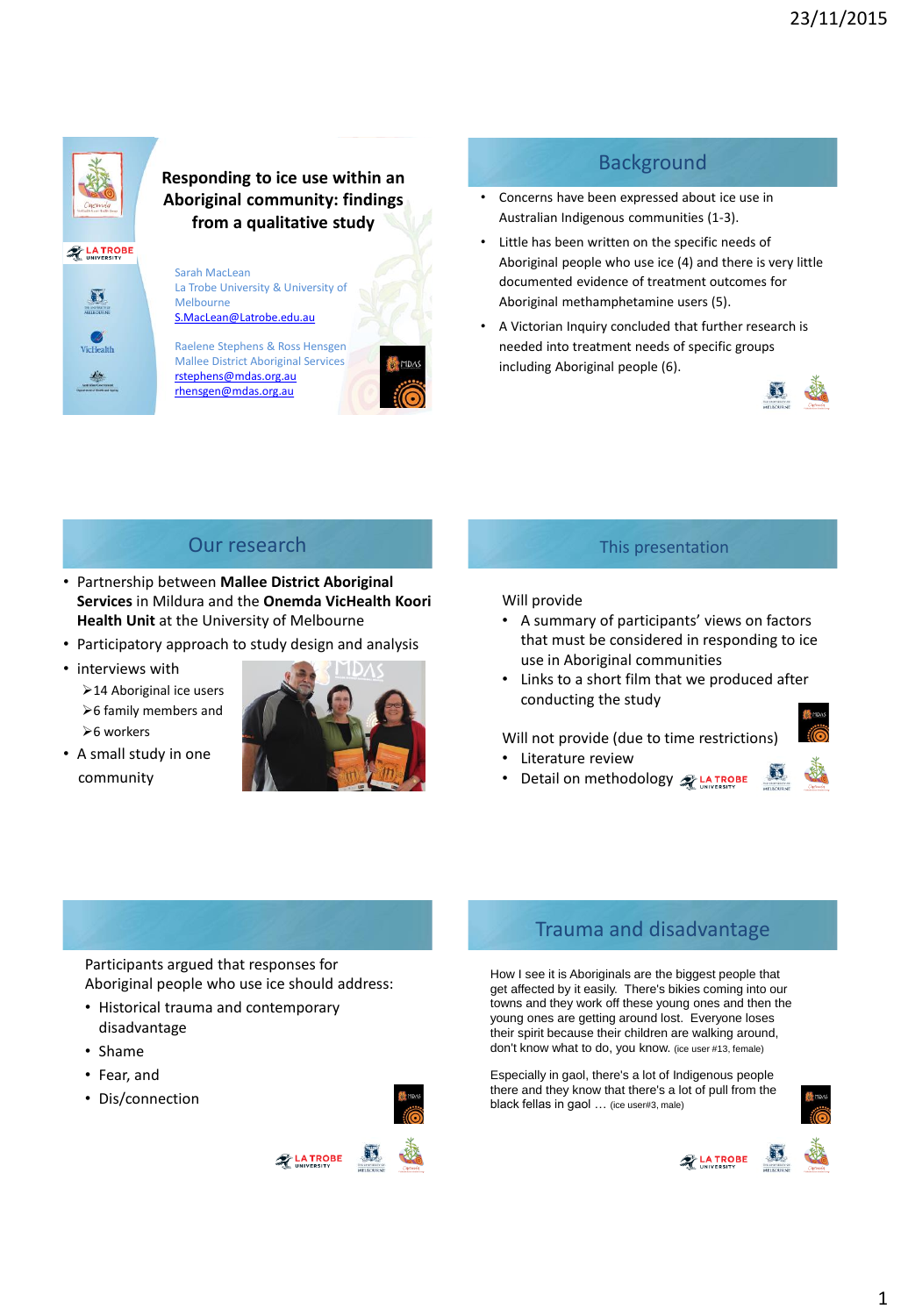## Trauma and disadvantage

And I guess [we need] more social things for kids to do, especially in broader communities. It's easier, like, it's easy. It's easier to get ice than it is to, I don't know, walk into a shop for Indigenous kids. (ice user#12, male)



#### Trauma and disadvantage

You got to send them down to Melbourne … Well they go down there for a little bit, stay off it, but they come back to the same problem. And I think this is where it's got to change. (family member# 2, male)

Maybe that's the thing at the moment is we're too shattered at the moment. It's, you know, breaking people apart. (family member #2, female) LA TROBE



## Shame

You lose your family. I've lost most of me family. They look at you, dirty, you know, they look at you different. More disgusted. (ice user#10, female)





## Shame

But with the Aboriginal community everyone knows everyone. We all know the same people in some way and they hear something, then they tell everybody else and then by the time it gets back to you you're the worst person in the world … And you only like take, pinch \$20 from someone's purse, and you end up [having a reputation for] robbing a bank at the end of it. (IU 4, male)



## Fear

And you know, having your, having guns pulled on you and your life threatened because you refuse to do something that they [dealers] want you to do. It's either, you know do that or, or, or they're going to take you out bush and, you know, knock you off.





## Fear

I just remember the day that I realised [my child was using ice], it was just painful, like, devastated. Because you hear all the stuff in the media and you see all the pictures and I had my eyes set on heroin and I was all prepared for heroin… But then when I heard of this ice and you see all the media at the time, … and there's no coming back from it. So probably because I didn't have enough information. I had the scariest information, so it was just devastating (family member #6, male).